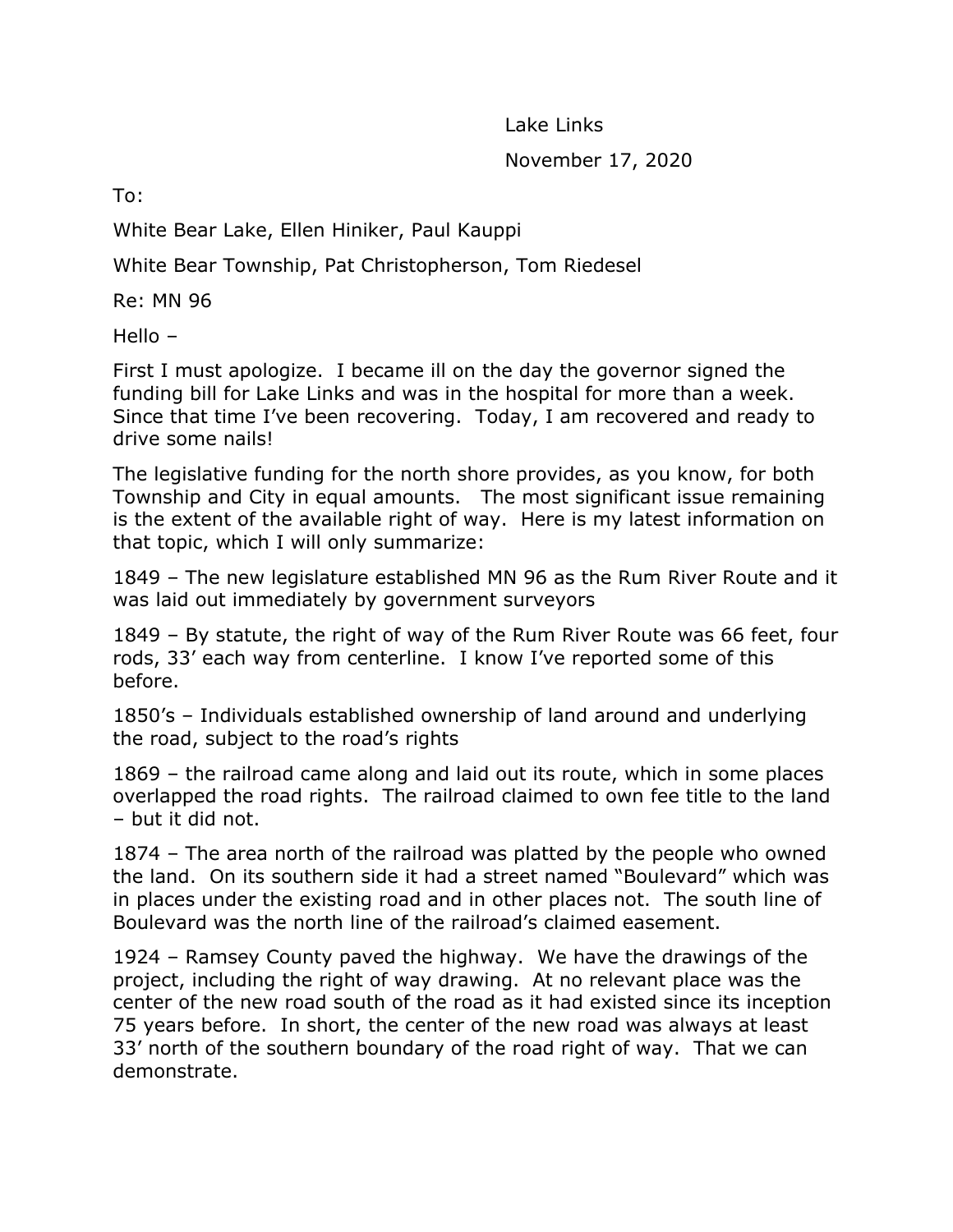White Bear Lake, White Bear Township, 17NOV20, page 2.

1937 – Worrell Clarkson bought up the right of way under the railroad bed from its actual owners, not from the railroad, and brought action to register title to the land. The railroad claimed to own the land but was quickly demonstrated not to have acquired title. The court ruled the land to be owned by Worrell Clarkson subject to an easement, basically, to permit the railroad to continue to operate. So specific was that decision that the railroad was only permitted to continue to operate as before, not even to add track.

1937 – The state highway department took over the road in about 1934. It was not served in Clarkson's title registration action – that is, Clarkson made no effort to dispute the location and right of way of the road. In the court's final report, it noted that Clarkson's title, and, of course, all his successors in title, were subject to the right of way of the road.

1985 – The railroad went out of business in the area and by quitclaim deed surrendered its rights to the people who had subsequently bought the land from Clarkson. Of course, this had no effect on the road rights.

Now – The southern border of the right of way of MN 96 is at least, and we believe we can surely establish this, the more southerly of these two lines:

- a. A line 33' south of the centerline of the road as paved 96 years ago in 1924 and still existing, and
- b. The southern line of "Boulevard" from the plat, which is also the northern line of the railroad right of way.

We have retained experienced real estate counsel to establish these circumstances.

What this means in a practical sense is that there is 33' or more of usable right of way south from centerline of the road in both WBL and WBT, enough to create a meaningful and safe trail. Of course, this is most significant in WBL which doesn't own as much of the land as does WBT, but it is very important in both jurisdictions.

There are two more players to be considered here. MNDOT has basically been ignoring right of way for this road, and for MN 244, for nearly a century. This does not eliminate the right of way, which is very durable, but it is disappointing. Ramsey County is likely, we believe, to again be the owner of this road soon under negotiations with the state. They have already acquired all of the rest of MN 96. Presumably, the county has an interest in the safety and convenience of pedestrians and other travelers and will wish to establish its rights to the right of way described above.